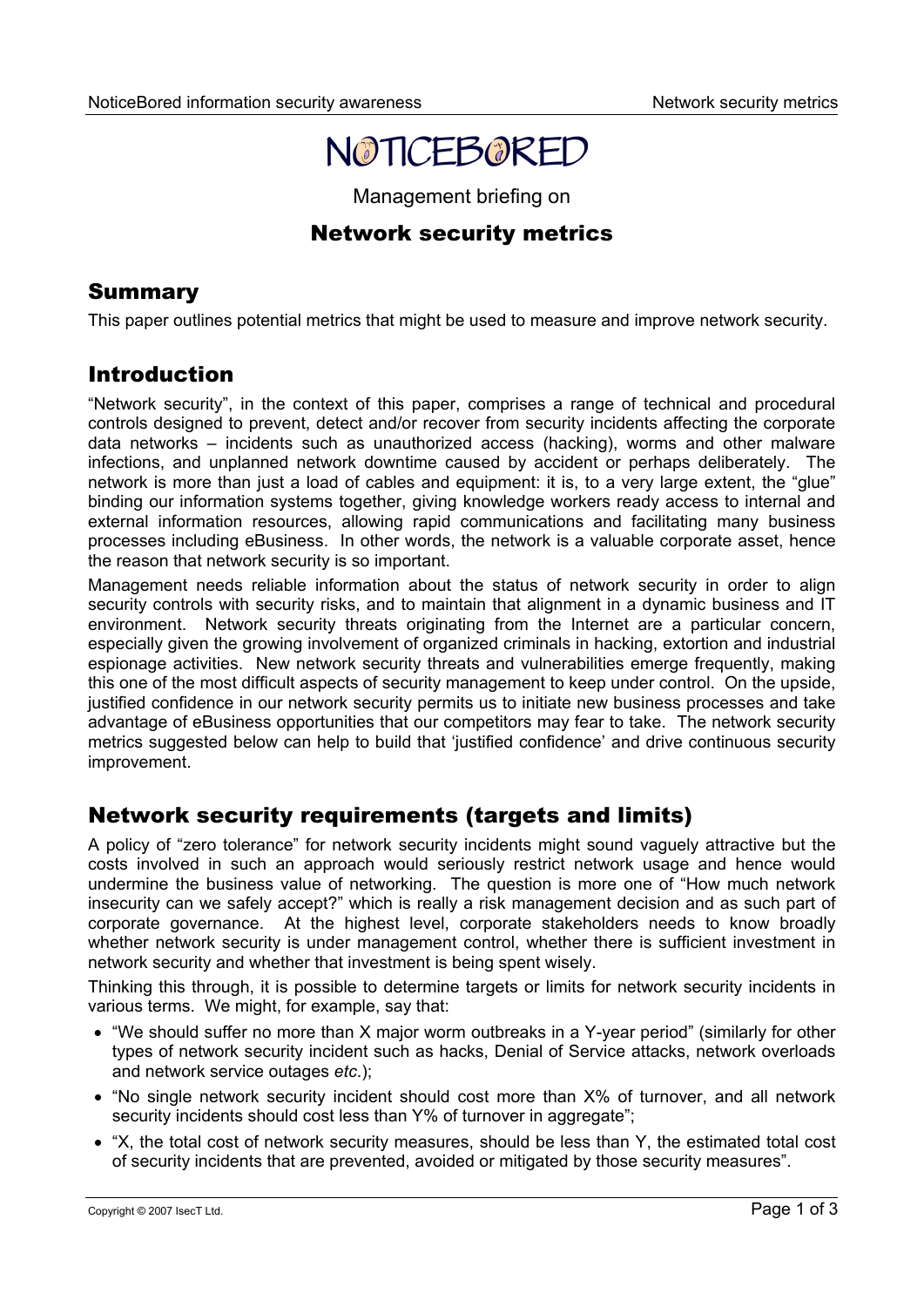Those three bullet points all suggest possible metrics although the absolute values of X and Y in each case are arbitrary. Still, whatever values management feel are appropriate will act as targets or starting points for the continuous improvement that we seek.

### Measuring and reporting on network security (metrics)

#### Incident metrics

We should be systematically measuring and recording network security incidents, provided the costs of record-keeping are minimal. The call logging and tracking systems used by IT Help/Service Desk provide a wealth of information on this topic (*e.g*. the number of various types of network security incident, and information on the impacts caused), along with supplemental information from post-incident reviews. One concern, though, on the reporting side is to avoid double-accounting: for instance, a network worm outbreak is both a network security and malware incident, although the business impacts occur once. Arbitrary allocations between certain categories of incident leads to the possibility of deliberate manipulation of the metrics, perhaps implying the need to audit the figures occasionally.

### Control metrics

One way to track network security control costs is to measure or estimate the investments in people, processes and technologies relating to network security. As with incident metrics, the possibility of double-accounting must be countered, perhaps using the cost accounting and allocation facilities in our finance systems, and periodic auditing. Conventional investment management processes will help, including the need for cost-benefit justification of network security control investments and tracking of the costs and benefits through the lifecycle of the controls.

#### Risk metrics

Risk Management, IT Audit and/or Information Security professionals may be asked to report regularly on their assessment of the organization's network security status, relative to the previous report and/or relative to some external benchmarks or standards. A report identifying network security incidents, investments and status would probably be a worthwhile element of the Information Security Manager's management reports, showing trends over successive periods.

Network security reviews and audits provide another potential source of information and metrics. Benchmark reviews of network security conducted by competent consultants with knowledge of comparable organizations and industry standards typically deliver both relative positioning and improvement recommendations. In large organizations, individual business units may usefully be benchmarked against each other, and (with management support) good network security practices may be transferred from high-scoring units to their low-scoring peers.

### Compliance metrics

Compliance with corporate network security policies and other obligations (laws and regulations, contractual commitments, ethical considerations) can also be assessed by management reviews, internal/external audits and consultancy assignments. Compliance processes are required of organizations seeking certification against the international standard for information security management systems, ISO/IEC 27001. As with other metrics, the trick is to minimize the costs and maximize the benefits of measuring compliance. Good luck!